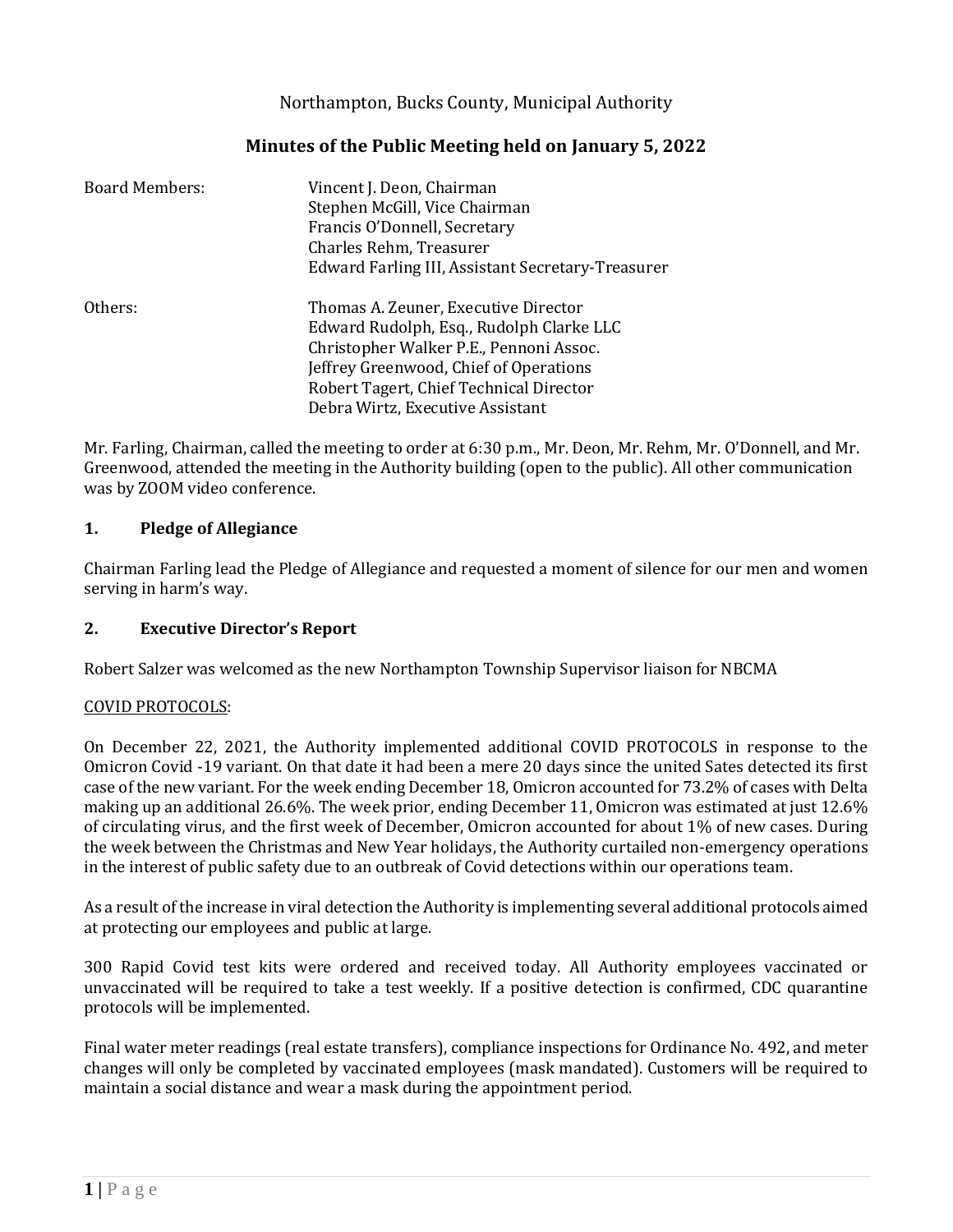### FEBRUARY AGENDA:

### NBCMA FINANCIAL AUDIT/FISCAL YEAR 2021

The NBCMA Financial Audit presentation by Bee Bergvall & Company will occur at the public meeting of the Authority at the February meeting.

### PUBLIC RELATIONS

The Authority has received two proposals for public relations and website development as part of the Authority's "2022 Public Relations Initiative". Although above the initial budget allocation, Executive Director I am recommending Timmons & Co. of Jamison, PA for those professional services related to marketing & branding and web-site development. Last week a work sample was provided for the Authority's microsite by Timmons & Co. The Authority will deemphasize "*The Authority*" and focus our branding on "*NBCMA - Northampton Bucks County Municipal Authority* "or a combination of the two. Unless there is an objection, I will proceed accordingly.

### CIPP PROJECT

The preconstruction meeting for the CIPP project will take place on January 18, 2022

### BANKING- UNIVEST

There have been five (5) fraud attempts against the Authority's general checking account since mid-November. The Authority has a "*positive -pay* procedure" with the bank to protect the Authority's interest. This additional step has proven to be successful in those attempts.

### **3. Reorganization of the Board**

A motion (Farling-McGill) made to appoint Vincent J. Deon as Temporary Chairperson passed with 5 ayes.

A motion (McGill-O'Donnell) made to close nominations passed with 5 ayes.

A motion (Rehm-McGill) made a motion to appoint:

Vincent J. Deon, Chairman Stephen McGill, Vice Chairman Francis O'Donnell, Secretary Charles Rehm, Treasurer Edward Farling III, Assistant Secretary-Treasurer nominations were closed and the motion passed with 5 ayes.

Motions to appoint the following professionals for the Northampton, Bucks County, Municipal Authority were as follows:

O'Donnell–Rehm - Appointment of Solicitor – *Edward Rudolph, Esq*. *Rudolph, Clarke LLC* O'Donnell–McGill - Appointment of Consulting Engineer – *Christopher Walker P.E., Pennoni Assoc. Inc*. Deon-Rehm - Appointment of Labor Special Counsel – *Neil A. Morris Esq. Offit Kurman* O'Donnell-McGill - Appointment of Trustees of Admin. Pension Plan (Principal) – *Board Members* McGill-O'Donnell - Appointment of Trustees for AIG/VALIC Deferred Pension Plan – *Board Members* Farling-O'Donnell - Appointment of Insurance Broker of Record – Health Care – *Brokers Network*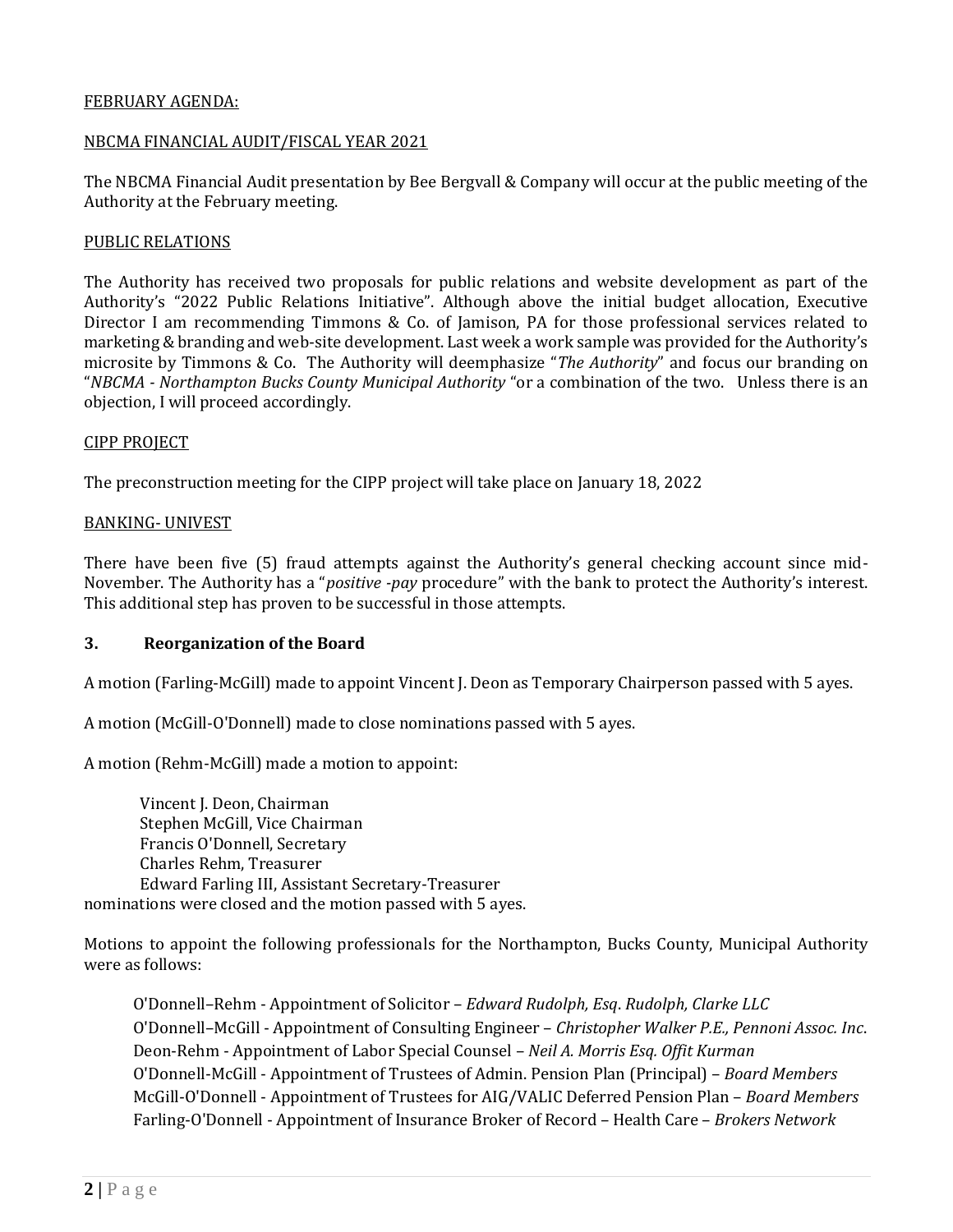Deon-McGill - Appointment of Insurance Broker of Record - Liability Insurance – *W. Bruce Beaton Co. Inc.*

O'Donnell-Rehm - Appointment of Consultant for Special Projects – *Adrienne Vacari, Herbert Rowland & Grubic*

McGill-Farling - Appointment of Executive Director of NBCMA - *Thomas A. Zeuner* passed with 5 ayes.

Mr. Zeuner thanked the Board. Mr. Deon welcomed Mr. Salzer as the Northampton Township Liaison. Mr. Salzer looks forward to meeting everyone.

# **4. Citizens' Concerns**

None

# **5. Approval of the Minutes of December 1, 2021**

A motion (O'Donnell-McGill) to approve the Minutes of December 1, 2021, passed by unanimous consent.

# **6. Check Requisitions / Accounts Payable**

A motion (Rehm-O'Donnell) adopting the following resolutions passed 5 with ayes.

**Requisition No. 2242** dated 12/15/2021 in the amount of \$289,779.36.

The major items paid under **Requisition No. 2242** are as follows: Bee Bergvall & Co. - \$12,000.00; Core & Main LP - \$3,520.25; Coyne Chemical - \$1,586.00; CSL Services Inc. - \$6,550.00; Cues - \$2,826.06; First Platinum Abstract - \$1,390.00; Grainger - \$1,262.22; Gran Turk Equipment - \$3,016.14; Hillegas Valve Repair - \$1,500.00; Independence Blue Cross - \$12,303.81; JH Shanahan - \$6,990.00; Kampus Klothes - \$2,116.25; Kennedy Culvert & Supply - \$1,630.00; M & M Group Holdings - \$2,500.00; Maxsolar Energy LLC - \$1,434.47; Office Basics - \$1,038.80; PECO - \$13,765.03; Pendergast Safety Equipment - \$1,662.29; RIO Supply Inc. - \$41,094.83; Teamster Health & Welfare Fund - \$17,677.55; Upper Southampton MUA - \$46,608.42; USPS - \$7,500.00; Vickie Detter - \$1,224.00 and \$85,000.00 for payroll.

**Requisition No. 2243** dated 12/29/2021 in the amount of \$827,194.28.

The major items paid under **Requisition No. 2243** are as follows: AJM Electric Inc. - \$34,560.00; BCWSA - \$4,600.00; BCWSA - Sewer - \$320.680.50; BCWSA – Water - \$156,760.69; First National Bank of Newtown - \$59,129.38; Gran Turk Equipment - \$1,122.38; Guardian - \$4,052.43; Hannon Auto Service - \$3,380.05; JH Shanahan - \$22,637.00; Karl Hops Inc. - \$1,832.96; LB Water Service - \$8,462.55; Obermayer, Rebmann - \$24,200.00; Offit Kurman - \$1,669.50; PMAA - \$2,500.00; Pennoni Assoc. Inc. - \$52,302.16; Rick's Expert Tree Serv. - \$10,500.00; Rudolph Clarke LLC - \$10,461.75; Warminster MUA - \$21,589.86 and \$85,000.00 for payroll.

**Requisition No. 2244** dated 01/05/2022 in the amount of \$100,246.49.

The major items paid under **Requisition No. 2244** are as follows: Coyne Chemical - \$1,346.00; LB Water Service - \$1,990.35; TD Card Services - \$1,002.90; Verizon - \$1,540.70; Village Shires Pharmacy - \$5,088.00 and \$85,000.00 for payroll.